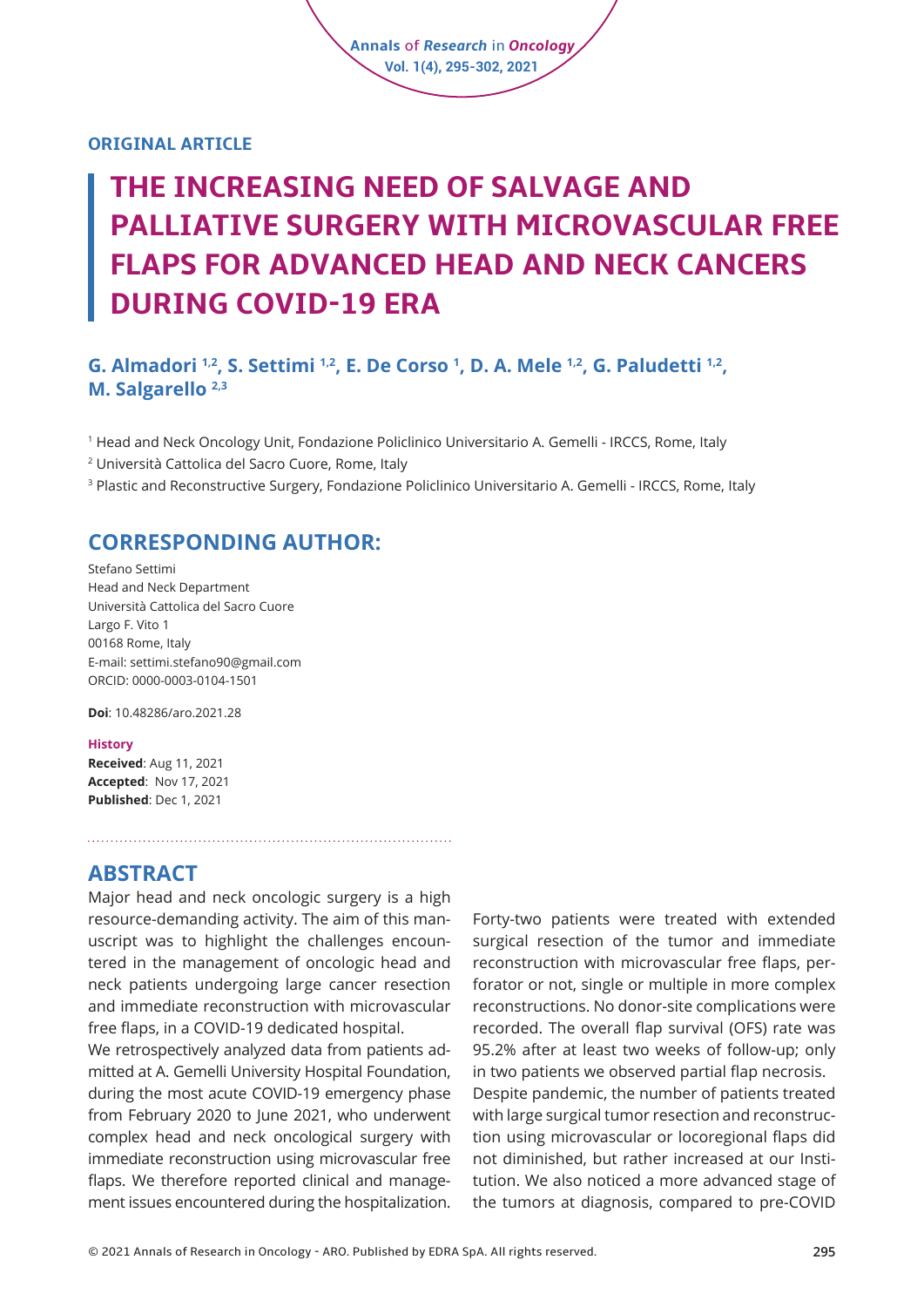era, and an increasing need of salvage surgery after chemoradiotherapy failure or interruption, and palliative surgery. In fact, we observed several patients in which tumor expansion was so large to make them not suitable for a radical curative surgical treatment.

# **KEY WORDS**

*Head and neck advanced cancer; microvascular free flap; Surgical Oncology; COVID-19; salvage surgery; palliative surgery.*

# **IMPACT STATEMENT**

During COVID-19 era, the major head and neck surgery had an increasing demand, along with a more frequent palliative purpose for advanced and unresectable cancers.

# **INTRODUCTION**

The COVID-19 pandemic, with its impact over all the national health services, resulted in a radical reassessment of head and neck oncology, by requiring new security measures for patients, and a wide reorganization of the clinical and surgical management in almost all the hospitals. Both actors of the oncologic ENT scenario during pandemic changed their paradigms: the ENT surgeon, with his field of action including high-risk procedures for COVID-19 transmission (1, 2), and the patient affected by head and neck cancer, even more fragile due to older age, comorbidities and adverse outcomes that may influence and worsen a possible COVID-19 infection (3).

In every hospital, several measures were applied to reduce transmission of virus, but in such a situation, the equilibrium between the clinician mission to care for patients and the need to protect them is fragile. Moreover, the unprepared health system had also to deal with hard ethical issues, due to a limited possibility to equally distribute resources among the population or the needs of individuals. All these difficulties lead to treatment delays, particularly risky in case of head and neck cancers, characterized by several peculiarities compared to all systemic tumors, such as slow growth, local intrinsic aggressiveness (4) with anatomo-functional impairment, disfiguring consequences, and agony. In our Head and Neck Oncology Unit, we treat hundreds of patients every year and the pandemic strained the most complex demolitive surgery we perform, for large cancer resection requiring an immediate reconstruction with microvascular free flaps or pedicled flaps. This kind of surgery, above all, suffered from a drastic reduction in economic resources, dedicated staff and time to spare with complex patients. However, while in our hospital all the outpatient clinics were closed, reducing the

activities to those strictly necessary, cancer patients represented the only case of non-delayable admission to our ward, and adequate treatment even during pandemic was guaranteed both for early and advanced stage tumors (5).

Together with these issues, for the ENT oncology surgeon there were other challenges showing-up in the management of a patient undergoing major cancer resection and reconstruction with microvascular free flap. These patients, in fact, usually present old age and several comorbidities, such as cardiac disease, peripheral vascular disease, chronic pulmonary disease (often associated to cigarette smoking), diabetes, previous cancer history and other factors, that can have a major impact in the management of these patients in the era of coronavirus pneumonia (6-8). Moreover, head and neck oncology surgery often requires a permanent or temporary tracheotomy, which represents one of the most dangerous aerosol-generating condition, with an high risk for an eventual coronavirus transmission (9, 10). The post-operative management of a patient who underwent major head and neck surgery is already rich of pitfalls for the clinician. Nevertheless, during COVID pandemic, the eventuality of post-operative cardiovascular and respiratory complications required a complex clinical management of these conditions, considering the shortage of resources in the field of radiology and pneumology. The aim of this manuscript was to highlight the challenges encountered in the management of oncologic patients undergoing extreme demolitive surgery and immediate reconstruction with microvascular free flaps, perforator or not, single or multiple in more complex surgical defects, during the COVID-19 era at A. Gemelli University Hospital Foundation, a COVID-19 dedicated hospital.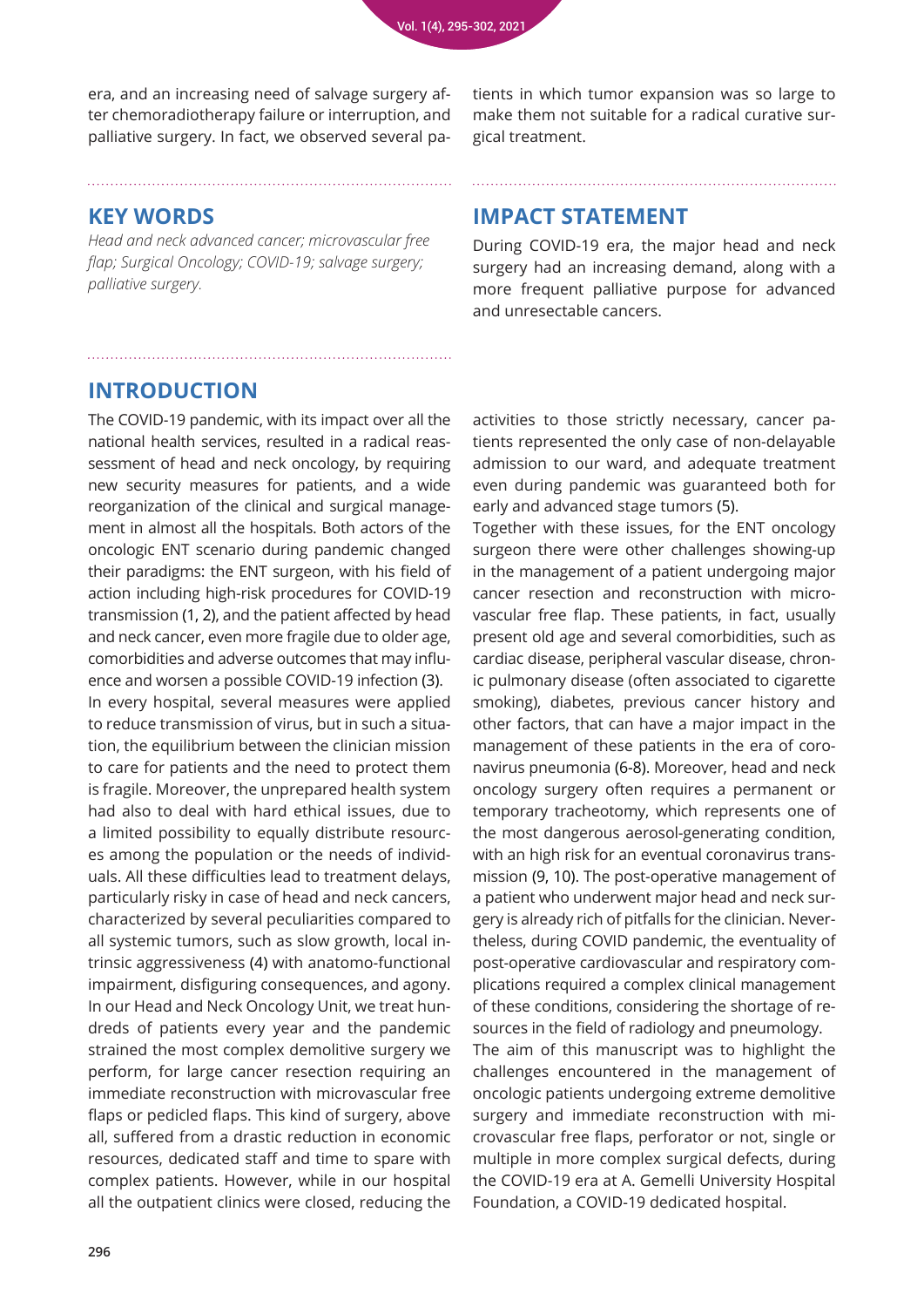# **MATERIALS, METHODS AND PERI-OPERATIVE CARE**

### **Setting and population**

We retrospectively analyzed data from patients admitted at our Otolaryngology-Head and Neck surgical oncologic Unit, during the most acute COVID-19 emergency phase from February 2020 to June 2021, who underwent head and neck oncological surgery with immediate reconstruction using microvascular free flaps. The study was approved by the institutional ethical committee review board (protocol number: 0028911).

In this period, hospitalization at ENT department was prioritized, in accordance with the indications provided at that time (11), for patients affected by head-neck cancer (histologically proven by biopsy performed in Day Hospital regimen or during previous hospitalization) and after clinical evaluation by our multidisciplinary team (MDT). The latter, at our Institution, is composed by several specialists (12): head and neck surgeon, radiation oncologist, medical oncologist, supportive and palliative care specialist, nutritionist, neuroradiologist, speech pathologist, oncological dentist. All these health care providers, during COVID-19 pandemic, met via on-line platform (Microsoft Teams, Microsoft Corp., Washington, USA), where they could study imaging reproduced with screen sharing and discuss the peri-operative care.

#### **Admission to inpatient clinic**

For each patient, a pre-operative anesthesiological evaluation was performed. The COVID-19 real-time reverse transcription polymerase chain reaction (rRT-PCR) test, for detection of viral nucleic acid, was obtained for all the patients through both nasopharyngeal and oropharyngeal swab (13). In case of anesthesiological eligibility for surgery and negativity to the COVID-19 test, patients were admitted to the inpatient clinic. From April 2020 patients underwent the COVID-19 IgM/IgG rapid test before admission. In case of absence of specific IgM, they were allowed to enter the hospital ward, where a confirmation COVID-19 RT-PCR swab test was therefore performed.

In case of positivity to the COVID-19 test and oncological indication to urgent surgery, our Institution provided a dedicated operatory room, with a post-operative hospitalization in a COVID-reserved

Department. Only one visitor for patient was allowed in specific visiting hours and with due regard for social distancing and wearing Personal Protective Equipment (PPE).

### **Pre-operative procedures and major surgery management**

In our practice, decision algorithms for head and neck cancer patients did not change. A weekly meeting with plastic and reconstructive surgeons was carried on with social distancing and pre-operative clinical evaluation of patients addressed to major demolitive surgery and immediate reconstruction with microvascular free flaps. Although this kind of reconstruction could require longer operating times and may increase post-operative complication, free flaps were always the first surgical choice and were preferred to loco-regional flaps, where clinical conditions were favorable. In some case, due to the extended anatomical defect resulting from the extreme demolitive surgery, free flaps were used in combination with a second free flap or a locoregional propeller flaps, such as the Internal Mammary Artery Perforator (IMAP) perforator flap (14), Supraclavicular Artery Island Flap (SCAIF), Delto-Acromial Perforator (DAP) Flap.

Every patient underwent head and neck magnetic resonance imaging (MRI), head-neck and chest computed tomography (CT), for a correct pre-operative staging. An expert radiologist using Doppler technique performed ultrasound assessment of donor and recipient vessels; this procedure selected the best pedicle vessel with the largest caliber. In case of planned osteocutaneous fibula flap, an angio-TC of leg vascularization is always performed in order to exclude atherothrombosis of peripheral vessels.

#### **Post-operative management**

During the COVID-19 era, once the surgical and anesthesiological procedure was over the patient was monitored in a dedicated space adjacent to the operating room and then was transferred at the ENT inpatient clinic. During the post-operative period, for all patients the heightened risk of viral transmission was taken into account, especially in case of temporary or permanent tracheostomy (15). In cases of total laryngectomy, for example, patients were asked to wear a surgical mask (preferably an N95) over the stoma and an additional surgical mask or respirator over the nose and mouth; when decannulation was completed, a heat and moisture exchanger (HME) was always worn, according to other authors expe-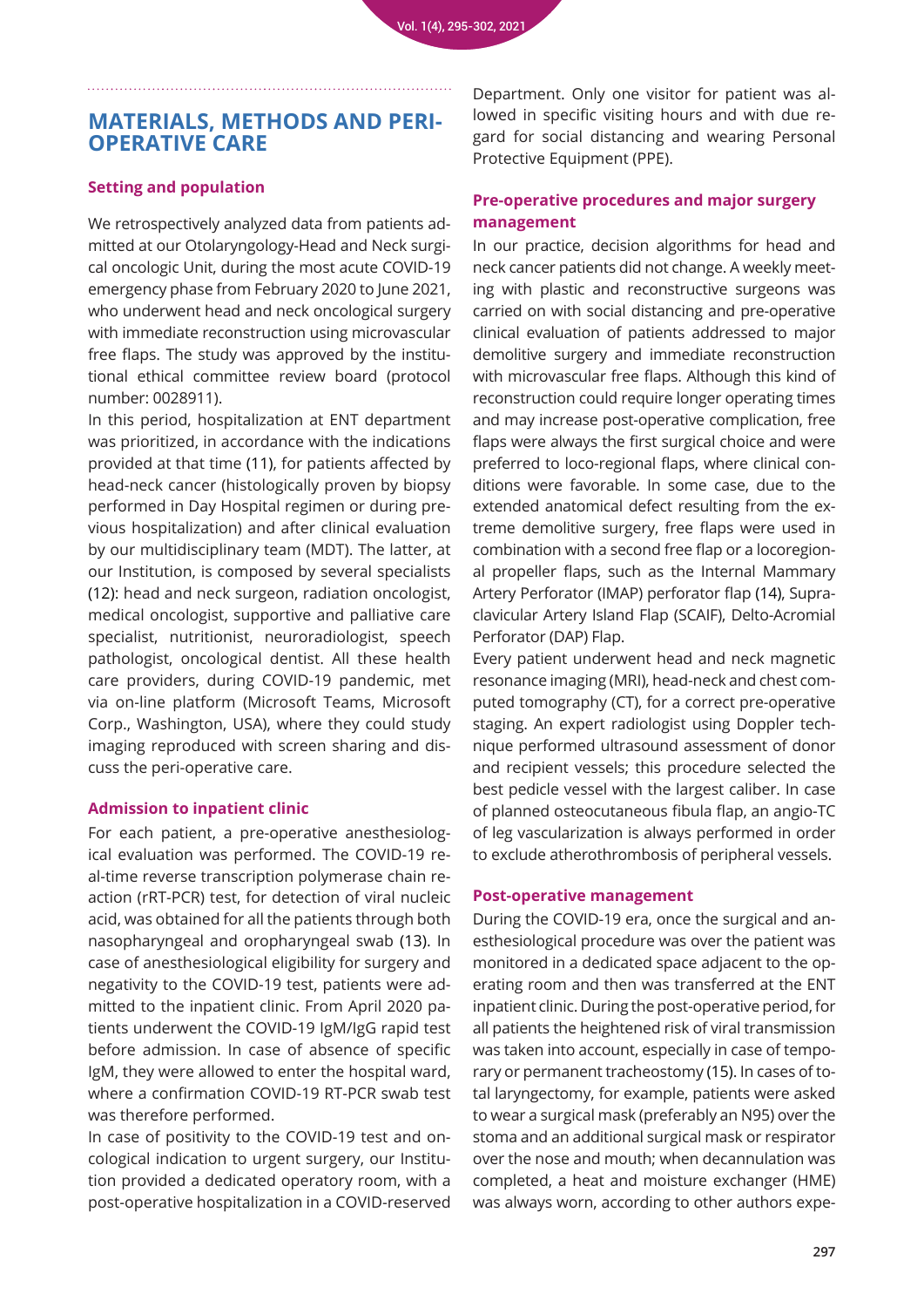rience (16, 17). The weekly virtual multidisciplinary tumor board subsequently discussed all clinical cases, in order to plan an eventual adjuvant therapy. In our clinical practice, for all patients undergoing reconstruction with microvascular free flaps, prophylaxis with an angiotensin II receptor antagonist, statin, clopidogrel and low-molecular weight heparin was indicated, starting from a week before surgery (for statin only) and during the post-operatory period, if not contraindicated (18-20).

#### **Data collection**

We retrospectively collected data about oncologic patients admitted at our ENT department during COVID-19 era. Clinical data were obtained from clinical charts and from our institutional tumor board digital platform (SpeedRO, KDMS S. r. l., Italy), and we collected data about: demographics, oncologic diagnosis and staging, surgical procedures performed, length of hospitalization, complications of surgery and hospitalization, radiological studies, possible transfer to other hospital ward. We therefore documented the presence of patients with advanced stage of disease and considered by our multidisciplinary tumor board as not suitable for radical surgical treatment, but for a palliative surgery for ethical purposes.

# **RESULTS**

We included in this retrospective analysis 42 patients affected by advanced head and neck cancer and considered, by our multidisciplinary tumor board, eligible for extended surgical resection of the tumor and immediate reconstruction with microvascular or regional flap. In the same period of 2019, the total number of patients treated with the same kind of surgery was 37 patients, thus observing a 13.5% increase in this procedures. Demographics and characteristics of tumors and surgery are resumed in **table I**.

The oral cavity was the primary site of tumor in 22/42 patients (52.4%), larynx and tracheal stoma in 11/42 cases (26.2%), oropharynx in 5/42 patients (11.8%), two patients (4.8%) were affected by hypopharyngeal cancer and two patients (4.8%) by locally extended facial skin cancer. Surgery with palliative intention was performed in 8/42 patients (19%), while salvage surgery after prior surgery or chemo-radiotherapy failure was performed in 12/42 patients (28.6%). In the same period of ob-

|                                                                                                               | <b>NO. PATIENTS (%)</b>                                          |
|---------------------------------------------------------------------------------------------------------------|------------------------------------------------------------------|
| Sex<br>Males<br>Females                                                                                       | 31 (73.8 %)<br>12 (16.2 %)                                       |
| <b>Age at diagnosis</b><br>Mean (range)<br>> 50<br>< 50                                                       | 59.6 (34-79)<br>39 (92.8%)<br>3(7.2%)                            |
| <b>Primary site of tumor</b><br>Oral cavity<br>Larynx and tracheal stoma<br>Oropharynx<br>Hypopharynx<br>Skin | 22 (52.4%)<br>11 (26.2%)<br>5(11.8%)<br>$2(4.8\%)$<br>$2(4.8\%)$ |
| <b>Histology</b><br>Squamous cell carcinoma<br>Adenoid cystic carcinoma<br>Ameloblastoma                      | 38 (90.5%)<br>$3(7.1\%)$<br>$1(2.4\%)$                           |
| Stage<br>III<br><b>IVA</b><br><b>IVB</b>                                                                      | 10 (23.8%)<br>24 (57.1%)<br>8 (19.1%)                            |
| <b>Type of surgery</b><br>Upfront<br>Salvage<br>Palliative                                                    | 22 (52.3%)<br>12 (28.6%)<br>8 (19.1%)                            |

**Table I.** *Demographics, cancer characteristic and type of surgery in the studied population.*

servation, before COVID pandemic, the rate of palliative and salvage surgery was respectively 8% and 14%. We tried to limit trans-mandibular approach to oral cavity cancer, in order to reduce the operating time, when technically possible and safe for oncological radicality. Bilateral neck dissection was performed in 37/42 cases (88.1%), including all the oral cavity and oropharyngeal cancers, while a revision or unilateral neck dissection was performed in 5/42 cases (11.9%). In case of neck node positivity, we always perform a modified radical neck dissection, including level Va; in case of cN0 oral cancers, we usually perform an elective and selective neck dissection, including level I and submandibular gland.

We performed an immediate reconstructive surgery with microvascular or regional flaps. **Table II** resumes the characteristics of adopted flap. Mean length of flap used was 11.5 cm, while mean width was 6.7 cm. In two cases, we adopted a double non-chimeric ALT flap to obtain a neo-pharynx and to resurface the neck, after a large neck cancer resection. The ALT flap was also used as second flap, in combination with osteocutaneous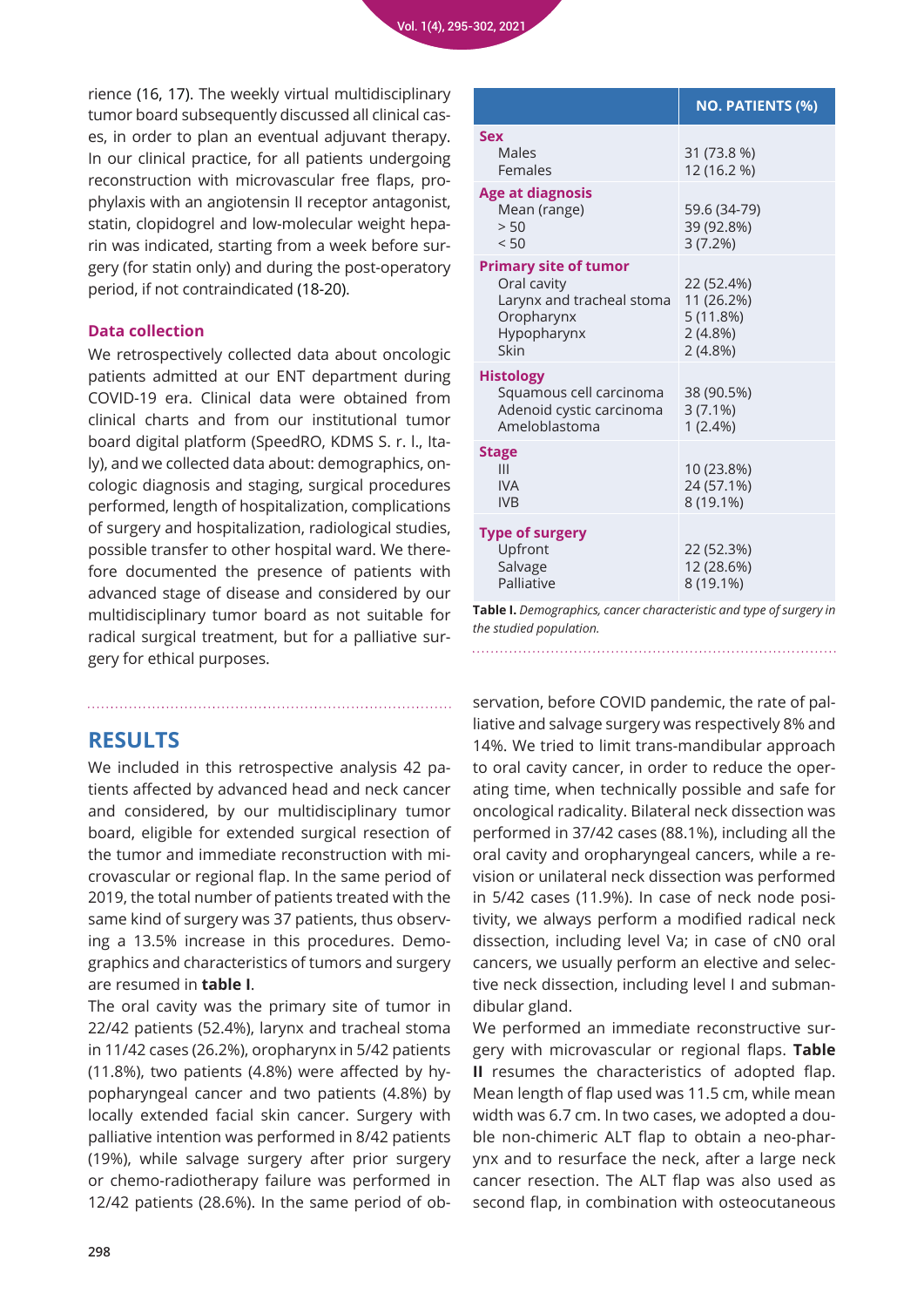Fibula flap, for cheek and soft tissue defect after segmental mandibulectomy. Finally, three patients underwent nerve reconstruction; in one of them, who underwent resection of the base of the tongue, we performed the anastomosis of lateral femoral cutaneous nerve of ALT flap with residual lingual nerve, not involved by tumor invasion. Another patient underwent anastomosis of femoral nerve with residual facial nerve, after facial skin cancer resection and total parotidectomy.

No donor-site complications were recorded. The overall flap survival (OFS) rate was 95.2% after at least four weeks of follow-up; only in two patient (4.8%) we observed partial flap necrosis within the first week after surgery, which required a second reconstructive surgery, using ALT flap with successful results. Mean duration of hospital stay was 37.8 days (range 14-88); decannulation was performed after a mean time of 21.5 days. At the exit from the hospital, 5/42 patients (11.9%) were feeding with gastrostomy-tube, while the other 37/42 patients (88.1%) showed a valid oral intake.

|                                                                                                                                                                                  | <b>NUMBER</b>                                                                                           |
|----------------------------------------------------------------------------------------------------------------------------------------------------------------------------------|---------------------------------------------------------------------------------------------------------|
| Flap<br>AIT<br>Fibula<br><b>FFRF</b><br><b>IMAP</b><br><b>SCAIF</b><br><b>DAP</b><br><b>PM</b>                                                                                   | 21/42 (50%)<br>6/42 (14.3%)<br>5/42 (11.9%)<br>4/42 (9.5%)<br>4/42 (9.5%)<br>1/42 (2.4%)<br>1/42 (2.4%) |
| <b>Arterial microanastomosis</b><br>(receiving vessel)                                                                                                                           |                                                                                                         |
| External carotid artery<br>Superior thyroid artery                                                                                                                               | 27/32 (84.4%)<br>5/32 (15.6%)                                                                           |
| <b>Venous microanastomosis</b><br>(receiving vessel)                                                                                                                             |                                                                                                         |
| Internal jugular vein<br>TI F trunk<br>Double microanastomosis                                                                                                                   | 30/32 (93.7%)<br>2/32 (6.3%)<br>9/32(28.1)                                                              |
| <b>Partial flap necrosis</b><br>Mean days after surgery<br>Mean age of patient<br>Mean no. comorbidities<br>Hypercholesterolemia<br><b>Diabetes</b><br>Sepsis<br>Local infection | 2/42 (4.8%)<br>5.5<br>65<br>2.5<br>2/2 (100%)<br>1/2 (50%)<br>0/2(0%)<br>1/2 (50%)                      |

**Table II.** *Type of surgical reconstruction and its complications.* ALT: Antero-Lateral Thigh free flap; FFRF: Free Forearm Radial Flap; IMAP: Internal Mammary Artey Perforator; SCAIF: Supraclavicular Artery Island Flap; DAP: Delto-Acromial Perforator; PM: Pectoralis Major.

Finally, at the end of most acute emergency phase of pandemic, we discussed the clinical cases of seven patient that were considered not eligible for radical oncologic surgery by our multidisciplinary tumor board. Those patients had been addressed to surgery for local recurrence after prior surgery failure, just before the pandemic, but during the lock-down period they voluntarily postponed the hospitalization.

### **DISCUSSION**

In a COVID-dedicated center, as it was in our experience, modification in the prioritization of surgical procedures, redistribution of human and economic resources, reduction of non-COVID-19-related health care, were just some of the challenges that upset our everyday clinical practice, similarly to other experiences described in Italy (21, 22) . All the health providers experienced clinical, managing and ethical issues that are still burdening their everyday activity. In such a setting, major head and neck oncologic surgery is a high resource-demanding activity, due to large PPE use, complex care support, risk of surgical complication and long hospitalization (23). However, this kind of surgery is usually the best or the only opportunity for patient with advanced cancer, requiring extreme oncological surgery with immediate reconstruction. In our experience, as the first European country hit and extensively involved by the pandemic, with high number of deaths, the A. Gemelli University Hospital Foundation tried to preserve the standard of care for non-COVID oncologic patients and for emergencies (24). Nevertheless, our hospital was one of the few COVID-centers of Rome and the central part of Italy, with a great impact over its internal organization. One of the costs paid to prevent the loss of any possible infected patient, was a particular attention to admission in the hospital ward, that in many cases led to delays in the process of hospitalization, for example in case of pre-operative imaging suspicious for initial interstitial pneumonia, even in absence of fever. Moreover, these patients often present respiratory comorbidities, old age and post-operative fever, thus representing another challenging issue. Some authors described the difficulties encountered in the management of complex head and neck cancer patients, both from surgical and multidisciplinary point of view, and they evidenced how the limited resource affected the oncological practice, reducing the number of non-priority procedure and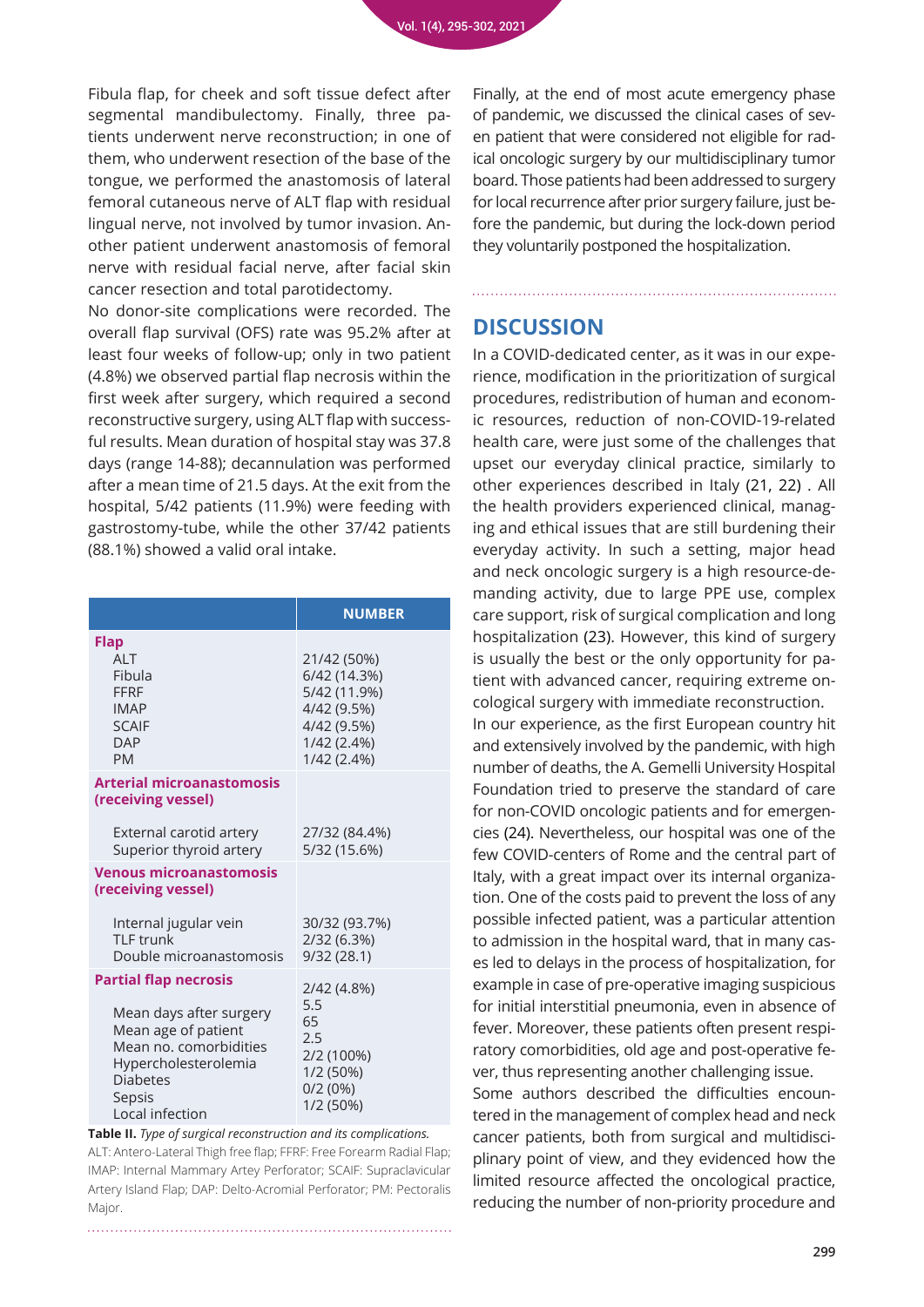the usage of distant free tissue transfer in oncological reconstruction, when non strictly necessary (25-27). In our head and neck oncological practice, before COVID-19, we performed major surgery and reconstruction with microvascular flaps at least once a week, in cooperation with plastic and reconstructive surgeons. Despite pandemic, in most acute emergency phase, the number of patients treated with large surgical tumor resection and reconstruction with microvascular free flaps did not decrease, but rather presented a 13.5% increase, compared to the previous year. This increasing need for oncological surgery seems to be in counter-trend compared to the diminished rate of ENT emergencies, as described by Gelardi *et al*. (28). A possible explanation could be the prioritization of hospital admissions for the oncological patients, along with a higher operatory room availability due to the absence of non-oncological surgical procedures. Moreover, several neighboring hospitals addressed their oncological patients to our Institution, due to their impossibility to guarantee a safe flow of incoming patients. In our oncology practice during pandemic, we did not register an increased rate of post-operative complications (*i.e*., dehiscence, fistula, infection, flap failure due to thrombosis or ischemia); only two patients, in fact, showed a distal partial necrosis of the flap, and underwent surgical revision.

On the other side, as described by other authors (29-31), in the conclusive phase of the emergency in Italy, we faced with the ethical and clinical issue represented by patients with advanced, disfiguring and painful malignancies of head and neck district, sometimes considered as not suitable for a radical surgical demolition. This was direct consequence of both a diagnostic and a therapeutic delay. In fact, several patients declared to be extremely afraid of contagion risk during lockdown, so they decided to postpone follow-up visits and radiological examinations, even when they were necessary and safe; moreover, some patients interrupted chemo-radio treatments on course, for fear of contagion in the hospital setting. As result, in the last weeks we documented an increased number of more advanced tumors. Unfortunately, for some of them it was impossible to achieve oncological radicality, even with a complex surgery and reconstruction, and a palliative surgical resection was invoked by the patient and then performed. Probably, in our oncological experience, these last patients represent the most severe consequence of COVID-19 era. Magaldi *et al*. (32) described a standardized procedure to per-

form virtual follow-up visits and telephone counselling, in order to monitor patients and establish "in-person" visits for a restricted number of them. This protocol resulted to be highly effective in case of patients presenting new or alarming symptoms, such as dysphonia, dyspnea and dysphagia, thus leading to a reduced numbed of delayed diagnosis. In conclusion, the changes in the whole health system that have been put in place during the COVID-19 pandemic, have largely impacted over management of patients with advanced head and neck cancer. In our experience, the use of microvascular free flaps, single or multiple, allowed the surgeon to treat many patients who postponed the follow-up and whose tumor presented a large growth during the lockdown. Unfortunately, we observed an increasing number of patients in which tumor expansion was so large to make them not suitable for surgery with a curative intent and were therefore treated with palliative surgery in order to reduce pain, restore form and function and to improve the quality of residual life and death. We definitively considered this condition as the main burden of COVID-19 era on the head and neck oncology.

# **ETHICS**

# **Fundings**

This research received no specific grant from any funding agency in the public, commercial, or notfor-profit sectors.

### **Conflict of interests**

The authors declare that they have no affiliations with or involvement in any organization or entity with any financial interest (such as honoraria; educational grants; participation in speakers' bureaus; membership, employment, consultancies, stock ownership, or other equity interest; and expert testimony or patent-licensing arrangements), or non-financial interest (such as personal or professional relationships, affiliations, knowledge or beliefs) in the subject matter or materials discussed in this manuscript.

### **Availability of data and material**

Data available on reasonable request from the authors.

### **Authors' contribution**

All the authors contributed equally to conception, data collection, analysis and writing of this paper.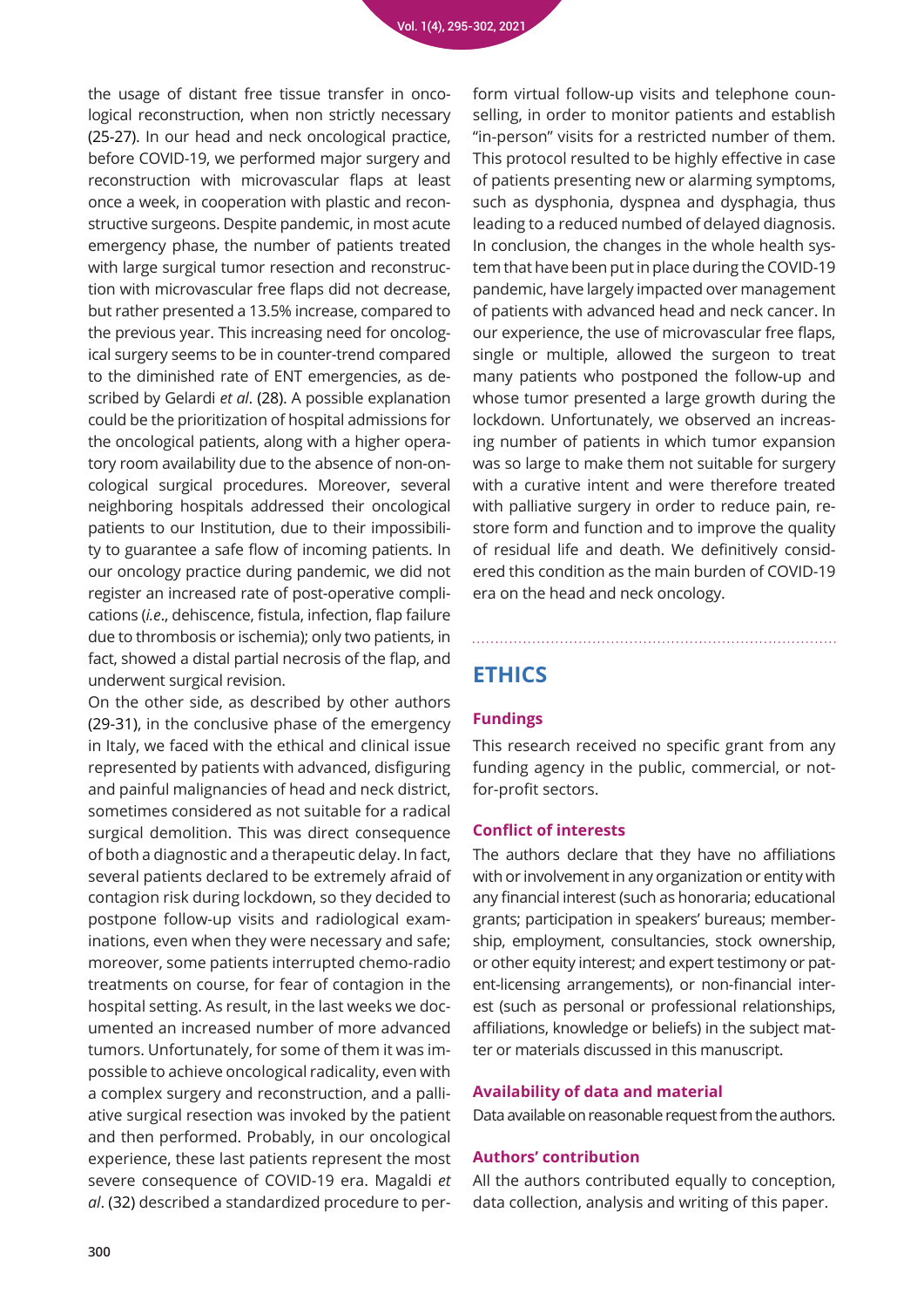### **Ethical approval**

The study was approved by the institutional ethical committee review board (protocol number: 0028911).

### **Consent to participate**

Informed consent was obtained from all individual participants included in the study.

# **REFERENCES**

1. [Zou L, Ruan F, Huang M, et al. SARS-CoV-2 Viral](https://pubmed.ncbi.nlm.nih.gov/32074444/)  Load in Upper Respiratory Specimens of Infected Patients. New Eng J Med 2020;382(12):1177-9.

- 2. [Balakrishnan K, Schechtman S, Hogikyan ND,](https://pubmed.ncbi.nlm.nih.gov/32286909/)  Teoh AYB, McGrath B, Brenner MJ. COVID-19 Pandemic: What Every Otolaryngologist-Head and Neck Surgeon Needs to Know for Safe Airway Management. Otolaryngology-Head and Neck Surgery 2020;162(6):804-8.
- 3. [Zhou F, Yu T, Du R, et al. Clinical course and](https://pubmed.ncbi.nlm.nih.gov/32171076/)  risk factors for mortality of adult inpatients with COVID-19 in Wuhan, China: a retrospective cohort study. Lancet (London, England). 2020;395(10229):1054-62.
- 4. [Shuman AG, Campbell BH. Ethical framework](https://pubmed.ncbi.nlm.nih.gov/32329948/)  for head and neck cancer care impacted by COVID-19. Head & Neck 2020;42(6):1214-7.
- 5. Galli J, Settimi S, Tricarico L, Almadori G, Palu[detti G. Clinical and surgical management of](https://pubmed.ncbi.nlm.nih.gov/32476204/)  patients with head and neck cancer in a COV-ID-19 dedicated centre in Italy. Head & Neck 2020;42(7):1466-70.
- 6. [Silverman DA, Lin C, Tamaki A, et al. Respiratory](https://pubmed.ncbi.nlm.nih.gov/32343013/)  and pulmonary complications in head and neck cancer patients: Evidence-based review for the COVID-19 era. Head & Neck 2020;42(6):1218-26.
- 7. Yang J, Zheng Y, Gou X, Pu K, Chen Z, Guo Q, et al. Prevalence of comorbidities and its effects in patients infected with SARS-CoV-2: a systematic review and meta-analysis. International Journal of Infectious Diseases May 12, 2020;94:91-5. Available from: http://www.ncbi. nlm.nih.gov/pubmed/32173574. Last access: Apr 11, 2020.
- 8. Mo P, Xing Y, Xiao Y, et al. Clinical characteristics of refractory COVID-19 pneumonia in Wuhan, China. Clinical Infectious Diseases Mar 16, 2020. Available from: http://www.ncbi.nlm. nih.gov/pubmed/32173725. Last access: Apr 15, 2020.
- 9. [Tran K, Cimon K, Severn M, Pessoa-Silva CL,](https://pubmed.ncbi.nlm.nih.gov/22563403/)  Conly J. Aerosol generating procedures and

[risk of transmission of acute respiratory infec](https://pubmed.ncbi.nlm.nih.gov/22563403/)tions to healthcare workers: a systematic review. PloS one 2012;7(4):e35797.

- 10. Tay JK, Khoo ML-C, Loh WS. Surgical Consider[ations for Tracheostomy During the COVID-19](https://pubmed.ncbi.nlm.nih.gov/32232426/)  Pandemic. JAMA Otolaryngology-Head & Neck Surgery Mar 31, 2020.
- 11. Mehanna H, Hardman JC, Shenson JA, et al. Recommendations for head and neck surgical [oncology practice in a setting of acute severe](https://pubmed.ncbi.nlm.nih.gov/32534633/)  resource constraint during the COVID-19 pandemic: an international consensus. The Lancet Oncology 2020;21(7):e350-9.
- 12. [Heineman T, St John M, Wein R, Weber R. It](https://pubmed.ncbi.nlm.nih.gov/28606602/)  Takes a Village: The Importance of Multidisciplinary Care. Otolaryngol Clin of North Am 2017;50(4):679-87.
- 13. Falsey AR, Formica MA, Walsh EE. Simple meth[od for combining sputum and nasal samples](https://pubmed.ncbi.nlm.nih.gov/22692748/)  for virus detection by reverse transcriptase PCR. J clin microbiol 2012;50(8):2835.
- 14. [Almadori G, Di Cintio G, De Corso E, et al. The](https://pubmed.ncbi.nlm.nih.gov/32613354/)  usefulness of the IMAP propeller flap for trachea and tracheostome reconstruction after resection of parastomal recurrence of squamous cell carcinoma following salvage total laryngectomy. European Archives of Oto-Rhino-Laryngology 2020.
- 15. [Kligerman MP, Vukkadala N, Tsang RKY, et](https://pubmed.ncbi.nlm.nih.gov/32298035/)  al. Managing head and neck cancer patients with tracheostomy or laryngectomy during the COVID-19 pandemic. Head & Neck 2020;42(6):1209-13.
- 16. [Smith JD, MacDougall CC, Johnstone J, Copes](https://pubmed.ncbi.nlm.nih.gov/26952529/)  RA, Schwartz B, Garber GE. Effectiveness of N95 respirators versus surgical masks in protecting health care workers from acute respiratory infection: a systematic review and meta-analysis. Can Med Assoc J 2016;188(8):567-74.
- 17. Brook I, Bogaardt H, van As-Brooks C. Long-[Term Use of Heat and Moisture Exchangers](https://pubmed.ncbi.nlm.nih.gov/23837386/)  among Laryngectomees: Medical, Social, and Psychological Patterns. Annals of Otol, Rhinol